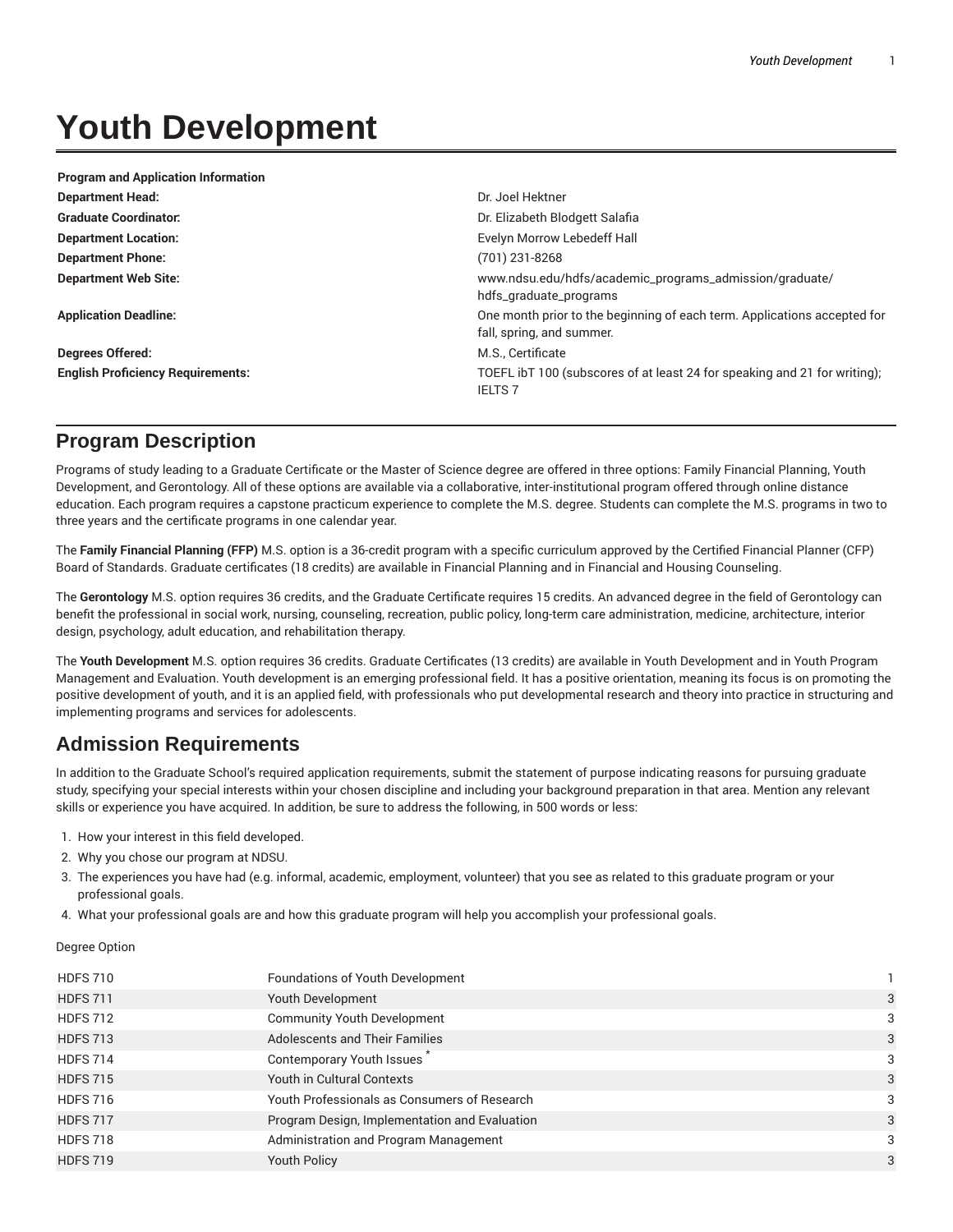| <b>HDFS 794</b>                                              | Practicum/Internship |    |
|--------------------------------------------------------------|----------------------|----|
| 3 additional credits to be approved by adviser and committee |                      |    |
| Total Credits                                                |                      | 36 |

## **Certificate in Youth Development**

| <b>HDFS 710</b>                     | Foundations of Youth Development      |    |
|-------------------------------------|---------------------------------------|----|
| Select 4 courses from the following |                                       | 12 |
| <b>HDFS 711</b>                     | Youth Development                     |    |
| <b>HDFS 712</b>                     | <b>Community Youth Development</b>    |    |
| <b>HDFS 713</b>                     | <b>Adolescents and Their Families</b> |    |
| <b>HDFS 714</b>                     | <b>Contemporary Youth Issues</b>      |    |
| <b>HDFS 715</b>                     | Youth in Cultural Contexts            |    |
| <b>HDFS 719</b>                     | <b>Youth Policy</b>                   |    |
| <b>Total Credits</b>                |                                       | 13 |

### **Certificate in Youth Program Management and Evaluation**

| <b>HDFS 710</b>                      | Foundations of Youth Development              |    |
|--------------------------------------|-----------------------------------------------|----|
| Select 4 courses from the following: |                                               | 12 |
| <b>HDFS 714</b>                      | <b>Contemporary Youth Issues</b>              |    |
| <b>HDFS 716</b>                      | Youth Professionals as Consumers of Research  |    |
| <b>HDFS 717</b>                      | Program Design, Implementation and Evaluation |    |
| <b>HDFS 718</b>                      | Administration and Program Management         |    |
| <b>HDFS 719</b>                      | <b>Youth Policy</b>                           |    |
| <b>Total Credits</b>                 |                                               | 13 |

This course may be taken more than once, as long as the topic areas are different each time.

#### **Kristen Benson, Ph.D.**

Virginia Polytechnic Institute and State University, 2008

Research Interests: Gender Identity and Family/Partner Relationships, Diversity Issues in Family Therapy, Collaborative Approaches to Family Therapy Education and Training, and Qualitative Methodology

#### **Elizabeth Blodgett Salafia, Ph.D.**

University of Notre Dame, 2008

Research Interests: Family and Peer Influences on Adolescents' Disordered Eating Attitudes and Behaviors

#### **Sean Brotherson, Ph.D.**

Oregon State University, 2000

Research Interests: Parenting and Fatherhood; Healthy Marriages; Family Stress; Rural Families; Grief and Bereavement; Family Life Education; Family Policy

#### **Thomas Carlson, Ph.D.**

Iowa State University, 2000

Research Interests: Narrative Pedagogy; Relational Accountability Approach to Couples Therapy, LGBT Affirmative Therapy Competence among Therapists, And Influence of Spirituality on Clinical Practice and Training

#### **James E. Deal, Ph.D.**

University of Georgia, 1987 Research Interests: Personality Development in Children; Relationship Between Individual Development and Family Relationships

#### **Margaret Fitzgerald, Ph.D.**

#### Iowa State University, 1997

Research Interests: Financial Counseling and Planning; Husbands and Wives Who Own and Operate Family Businesses Together; Family Business and Economically Vulnerable/Viable Communities; Gender and Management Issues in Family Business

#### **Heather Fuller, Ph.D.**

University of Michigan, 2009